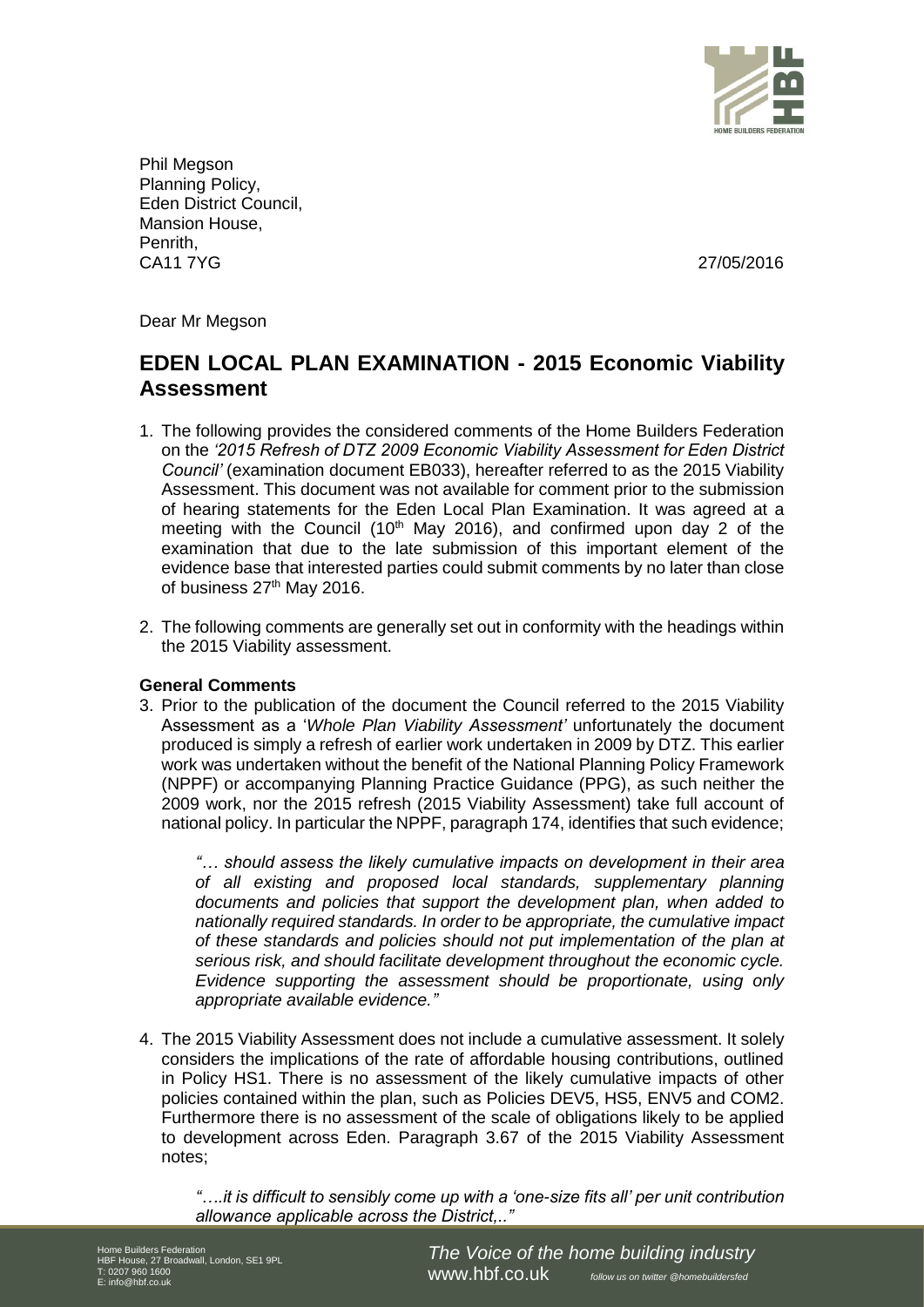- 5. This is despite the presence of the 2013 Cumbria County Council *Planning Obligation Policy*. To overcome this issue the 2015 Viability Assessment utilises a range of potential contributions. However, without having a reasonable assumption upon the likely level of obligations being sought, it is impossible to assess where within this range viability is likely to lie.
- 6. These fundamental issues call into question the validity of the 2015 Viability Assessment and its conclusions.

#### **Proposed Sites, Site Sizes and Site Densities**

7. The 2015 Viability Assessment continues to utilise the density assumptions provided within the earlier 2009 DTZ study, these were;

#### **Penrith**

- $\bullet$  High density 40dph;
- Medium density 35dph;
- Low density 30dph

#### **All other areas**

- $\bullet$  Medium density  $-$  35dph;
- Low density 30dph
- 8. The HBF consider these densities to be on the high side when considered against the Council's own evidence, provided in the *Land Availability assessment – Housing Sites* (October 2015) document (examination document EB020). This document, within appendix 6, identifies the densities achieved on a range of sites across Eden. These are summarised below;

| Location           | Type           | <b>Size</b> | Average density |
|--------------------|----------------|-------------|-----------------|
| <b>Town Centre</b> | Predominantly  | All sizes   | 117             |
|                    | <b>Flats</b>   |             |                 |
| Town               | Predominantly  | Over 2ha    | 22.67           |
|                    | Houses         |             |                 |
| Town               | Houses         | 0.4 to 2ha  | 31.36           |
| Town               | Houses / Mixed | Under 0.4ha | 45.85           |
| Village            | Houses         | Over 2ha    | 17.95           |
| Village            | Houses         | 0.4 to 2ha  | 23.42           |
| Village            | <b>Houses</b>  | Under 0.4ha | 29.25           |

9. A significant proportion of the development is therefore likely to be come forward on densities of 30dph or less. This should be reflected in the study.

#### **Planning and Abnormal Costs**

10. The 2015 Viability Assessment makes no allowance for abnormal costs. Whilst it is acknowledged that these will vary significantly from site to site, the 2012 report by the Local Housing Delivery Group *'Viability Testing Local Plans'* (page 35) advises that;

*"…The planning authority should include appropriate average levels for each type of site unless more specific information is available. Local developers should provide information to assist in this area where they can, taking into account commercial sensitivity."*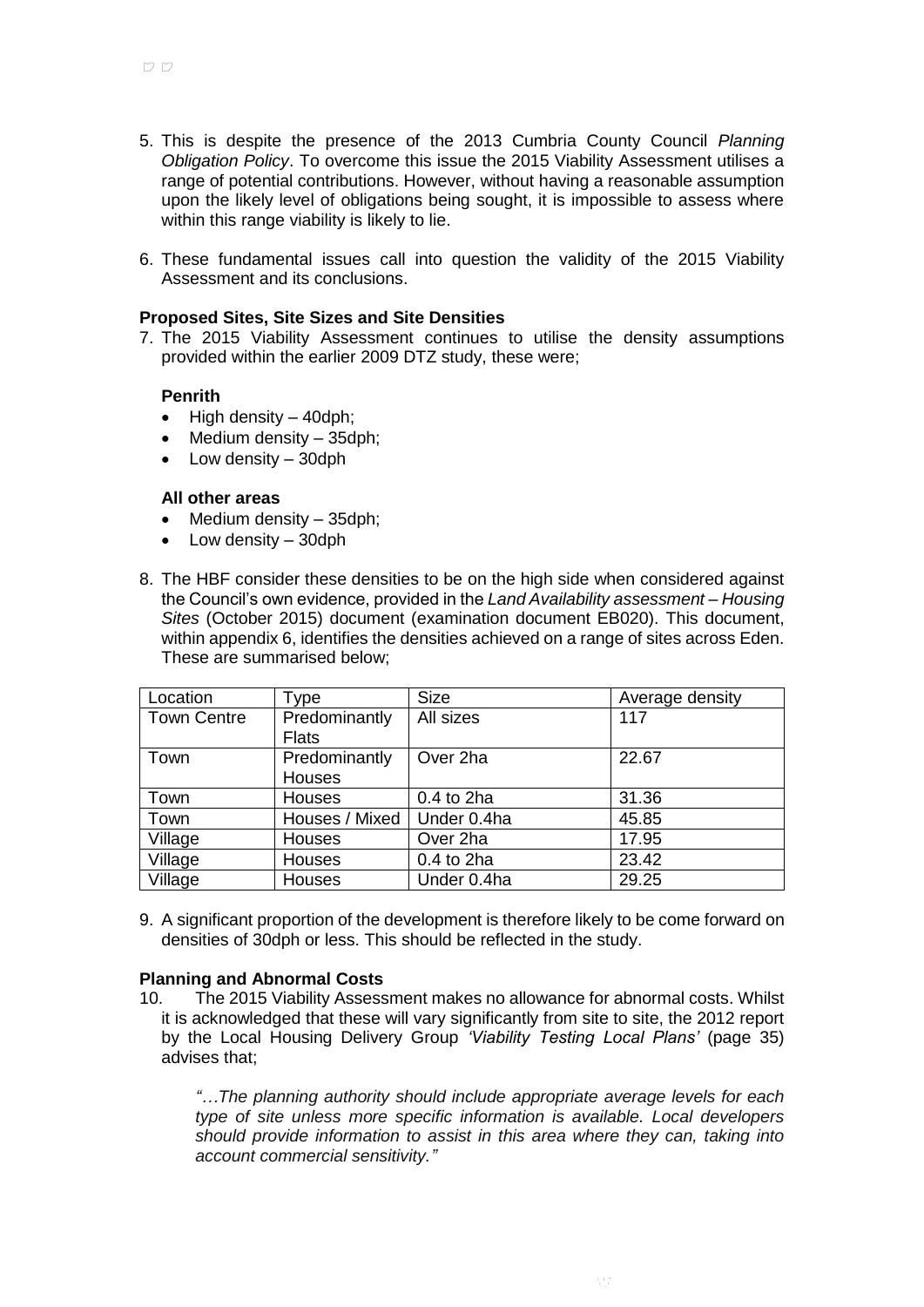11. The HBF agree with this advice, particularly in districts such as Eden where issues such as topography and drainage will be prevalent upon a significant number of sites.

# **Developer Return (Profit)**

- 12. The HBF agrees with paragraph 3.14 of the 2015 Viability Assessment in that developer profits are variable dependent upon the business model, operating costs and risks involved with individual businesses, funders and sites. We do not however agree that 18% GDV for large sites and 17% GDV for small sites is an appropriate assumption (paragraph 3.17). In this and many other cases the 2015 Viability Assessment is biased towards the lower end of the identified range. The problem with such an approach is that it will always push towards the margins of viability, contrary to the advice contained in the PPG ID10-008. To ensure that Eden remains attractive to the development industry it is recommended that a higher profit level be factored into the analysis. A figure of 20% GDV has been widely accepted in a wide number of appeals and local plan examinations. It should also be noted that development at any scale, particularly in poorer market areas, carries inherent risks. The HBF therefore also does not agree with the 17% assumption for smaller developments.
- 13. The continued use of 6% for affordable housing is also contested. This is largely due to the uncertainties associated with the Government announcements upon welfare reforms. The impact upon private developers is that many social providers are now either reluctant to commit to sites or are pulling out of agreements. This makes the provision of affordable housing significantly more risky and as such a higher return is required.
- 14. In this context the HBF recommend that the profit provided be increased and that a blended 20% profit on GDV for both market and affordable housing be utilised across all developments. The HBF is currently undertaking work upon this issue which may be available prior to the next series of hearing sessions.

## **Land Value (Competitive return to a willing landowner)**

15. Paragraph 3.35 identifies that the study takes;

"…the view that a *willing land owner* will require a land value of at least 90% of this benchmark figure in order to reach the decision to sell a potential development site (i.e. £292,500/net developable acre or circa £725,000/net developable hectare)."

- 16. This figure of £292,500/ net developable acre is then utilised in appendix 2 to indicate viability. However, the table at paragraph 3.29 identifies that only one of the sites identified fell below this figure. The other 10 sites were all above this figure and indeed the average of the identified sites is in excess of £380,000/ net developable acre. The reliability of the assumption in paragraph 3.35 that the majority of development sites will come forward at this lower amount is therefore highly questionable.
- 17. Based upon the information provided a minimum figure closer to £400,000/ net developable acre would appear more appropriate to ensure that the majority of land owners would be willing to sell. It should, however, be noted that this is based solely upon the information provided within the study, further research may increase this figure.

## **Build Costs**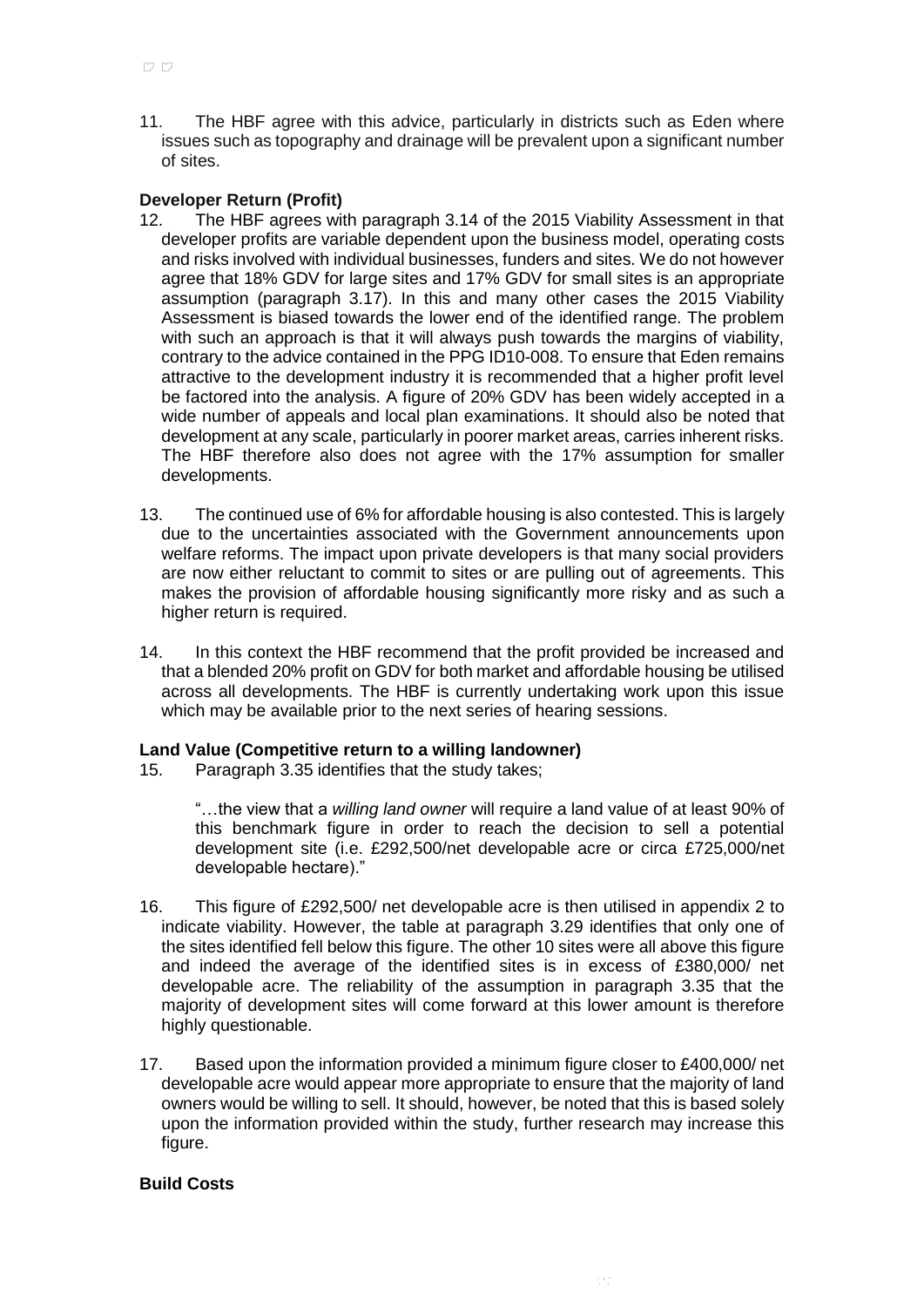- 18. Paragraph 3.42 of the study identifies a 4% discount upon BCIS figures for Eden (December 2015). It is unclear why this discount has been applied or the credibility of this discount. The HBF agrees with the Local Housing Delivery Group which identifies that BCIS should only be adjusted where there is good evidence for doing so. The 2015 Viability Assessment does not provide such reasoning. The PPG also advises the use of BCIS (ID 10-013).
- 19. The HBF does agree with paragraph 3.43 in that BCIS does not take into account of the full range of build costs such as highways infrastructure, utilities etc. and as such additional allowances should be added.
- 20. Paragraph 3.44 of the 2015 Viability Assessment suggests professional fees of 6% build cost for small developments and 7% on large sites. This is considered low, in comparison the Local Housing Delivery Group states;

*"..Figures for fees relating to design, planning and other professional fees can range from 8 -10% for straightforward sites to 20% for the most complex, multi– phase sites..."* (page 45).

It is therefore recommended these fees be uplifted.

## **Other Developer Contributions**

21. These relate to other Section 106 and Section 278 costs, besides affordable housing. As previously discussed the 2015 Viability Assessment does not provide any benchmark for the scale of such costs and instead utilises a range of differing figures. These figures of between £1,000 and £10,000 would not only need to bear the cost of other Section 106 / 278 costs but also abnormal site costs and other policy requirements. The study should provide a view on the likely cumulative impact of such costs and provide examples of actual costs where possible.

## **Other Assumptions**

22. The 2015 Viability Assessment utilises a 2.5% costs on GDV for sales and marketing. This sits below the range identified within the Local Housing Delivery Group document (3 to 5%). It is, however, worth considering that the 3 to 5% costs for sales and marketing are intended to cover the national picture and are representative of the fact that some markets are stronger than others and as such less marketing is required. Given that Cumbria is not the strongest market nationally it is considered that 5% would be more appropriate and reflective of local circumstances.

## **Brownfield Sites**

23. Paragraph 4.7 of the study acknowledges that brownfield site scenarios were not subject to the refresh. Whilst the HBF acknowledge that the majority of sites will come forward on greenfield sites the plan places a strong emphasis upon brownfield redevelopment and within smaller villages and hamlets effectively prioritises such use (plan policies LS1 and HS2). This is therefore considered a significant omission from the study.

# **Conclusion**

24. The study is considered to have a significant number of flaws both in its methodology and the assumptions utilised. Importantly it does not represent a plan wide viability assessment which considers the full cumulative impacts of all policies and obligations as required by paragraph 174 of the NPPF. The assumptions utilised within the 2015 Viability Assessment are considered to either be below or at the bottom end of the ranges identified in recognised guidance. In this regard it